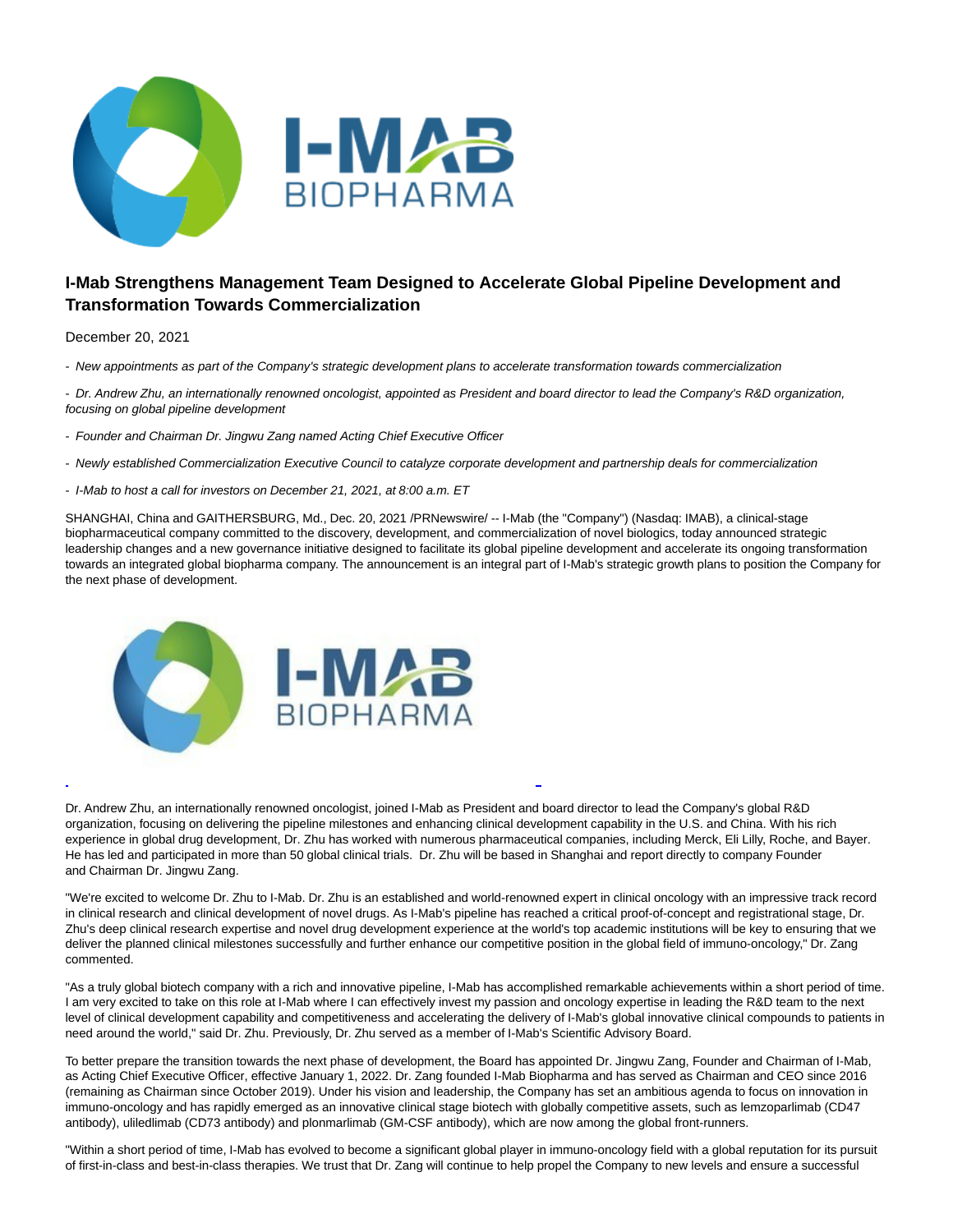transition," said Mr. Wei Fu, Director and Chairman of the Nominating and Corporate Governance Committee of I-Mab.

With a well-positioned management team in place, the Company is progressing rapidly towards its staged transformational goal as governed by a newly established Commercialization Executive Council (CEC) to drive partnerships, corporate investment and potential merger & acquisition. The CEC provides a critical internal cross-functional governance body responsible for planning and overseeing the full spectrum of the Company's commercialization activities. The key members of the CEC are composed of Mr. Jielun Zhu (Chief Strategy Officer), Mr. Yifei Zhu (Chief Commercial Officer), Dr. Weimin Tang (Chief Business Officer), Dr. Andrew Zhu (President) and Mr. John Long (Chief Financial Officer).

As part of this leadership change, Dr. Joan Shen, will step down as CEO on December 31, 2021 to pursue other interests.

"On behalf of the Board, I would like to express our gratitude to Joan for her impactful contributions to the Company over the past years. She was instrumental to the progress that we have made to advance our globally competitive pipeline, laying a solid foundation for I-Mab's future," said Dr. Zang.

### **I-Mab Conference Call Information**

I-Mab will also host an investor call on December 21, 2021, at 8:00 a.m. ET to introduce the new management members.

Meeting URL[:https://zoom.us/j/91951296331?pwd=RWZ2M0dFTmpad2l4cmhQcWNDRDZqZz09](https://zoom.us/j/91951296331?pwd=RWZ2M0dFTmpad2l4cmhQcWNDRDZqZz09) Meeting ID: 919 5129 6331 Password: 601595

#### **About Dr. Andrew Zhu**

Dr. Andrew Zhu is an internationally renowned oncologist. He was Professor of Medicine at Harvard Medical School and served as Director of Liver Cancer Research at Massachusetts General Hospital (MGH) Cancer Center. In collaboration with his colleagues, Dr. Zhu established and led the multidisciplinary liver cancer clinic at the MGH and created one of the most productive clinical and translational research programs in hepatobiliary cancers in the U.S. Prior to joining I-Mab, Dr. Zhu was Director of Jiahui International Cancer Center of the Jiahui International Hospital in Shanghai, China and subsequently served as Chief Scientific Officer of Jiahui Health.

Dr. Zhu has an excellent track record in clinical development of innovative oncology drugs. He has led early-stage development of numerous targeted therapy and immuno-oncology drugs for liver cancer and several pivotal studies that led to regulatory approval by the FDA, including the development of pembrolizumab (KEYNOTE-224) and ramucirumab (REACH-2) for advanced liver cancer, and the successful development of the first IDH-1 inhibitor (Ivosidenib) for cholangiocarcinoma. Dr. Zhu also served on the Steering Committee of several phase III trials in the development of combination immunotherapies for liver cancer, including atezolizumab combined with bevacizumab. He has also served on the committee for the establishment of many global HCC Clinical Trial Design and Practice Guidelines, including the NCCN Guidelines for Hepatobiliary Cancers, AASLD Guidelines for the Treatment of Hepatocellular Carcinoma, and ASCO Guidelines on Systemic Therapy for Advanced Hepatocellular Carcinoma.

Dr. Zhu received his medical degree from Peking University Health Science Center and his Ph.D. from Columbia University. Following his postdoctoral research training at Harvard Medical School. he completed his clinical training in internal medicine at Yale New Heaven Hospital, Yale School of Medicine, and a fellowship in Hematology-Oncology at Memorial Sloan-Kettering Cancer Center. Dr. Zhu has published more than 300 scientific papers and reviews in top international journals such as New England Journal of Medicine, Lancet, JAMA, Nature Medicine, Lancet Oncology, Journal of Clinical Oncology and Cancer Discovery.

#### **About I-Mab**

I-Mab (Nasdaq: IMAB) is an innovation-driven global biopharma company focused on the discovery, development and commercialization of novel and highly differentiated biologics for immuno-oncology and autoimmune diseases. The Company's mission is to bring transformational medicines to patients around the world through innovation. I-Mab's globally competitive pipeline of more than 20 clinical and preclinical-stage drug candidates is driven by its internal discovery and global partnerships for in-licensing, based on the Company's Fast-to-Proof-of-Concept and Fast-to-Market development strategies. The Company is progressing from a clinical-stage biotech company into a fully integrated global biopharmaceutical company with cutting-edge R&D capabilities, a world-class GMP manufacturing facility, and commercial capability. I-Mab has established its global footprint in Shanghai (headquarters), Beijing, Hangzhou, Guangzhou, Lishui and Hong Kong in China, and Maryland and San Diego in the United States. For more information, please visi[t http://ir.i-mabbiopharma.com a](http://ir.i-mabbiopharma.com/)nd follow I-Mab on [LinkedIn,](https://www.linkedin.com/company/i-mab/) Twitter, and [WeChat.](https://mp.weixin.qq.com/s/_s634aizyQPuq1Vgf-hLGA)

#### **I-Mab Forward-Looking Statements**

This press release includes certain disclosures which contain "forward-looking statements." You can identify forward-looking statements because they contain words such as "anticipate" and "expected." Forward-looking statements are based on I-Mab's current expectations and assumptions. Because forward-looking statements relate to the future, they are subject to inherent uncertainties, risks and changes in circumstances that may differ materially from those contemplated by the forward-looking statements, which are neither statements of historical fact nor guarantees or assurances of future performance. Important factors that could cause actual results to differ materially from those in the forward-looking statements are set forth in filings with the U.S. Securities and Exchange Commission. I-Mab undertakes no obligation to publicly update or revise any forward-looking statements, whether as a result of new information, future events or otherwise, except as may be required by law.

#### **For more information, please contact:**

## **I-Mab**

John Long, Chief Financial Officer E-mail: [john.long@i-mabbiopharma.com](mailto:john.long@i-mabbiopharma.com)  Office line: +86 21 6057 8000

Gigi Feng, Chief Communications Officer E-mail: [gigi.feng@i-mabbiopharma.com](mailto:gigi.feng@i-mabbiopharma.com) Office line: +86 21 6057 5709